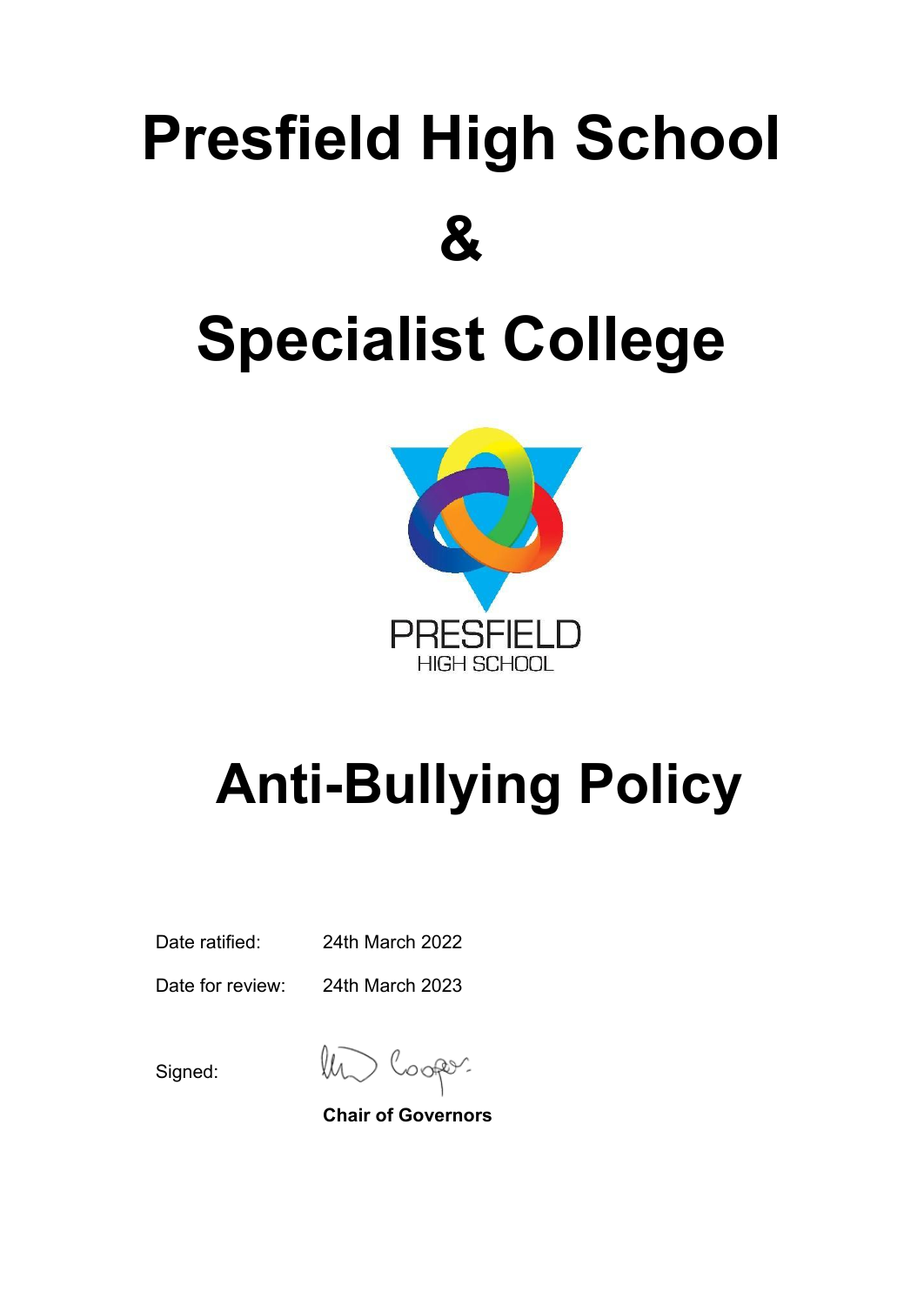### **Presfield High School Anti-Bullying Policy**

#### **Statement of Intent**

We are committed to providing a caring, friendly and safe environment for all of our pupils so they can learn in a relaxed and secure atmosphere. Bullying of any kind is unacceptable at our school. If bullying does occur, all pupils should be able to tell and know that incidents will be dealt with promptly and effectively. We are a *TELLING* school. This means that *anyone* who knows that bullying is happening is expected to tell the staff.

Children with autistic spectrum conditions are vulnerable to bullying because while they look typical, they act differently and it's difficult for them to speak up or seek help. Many have unique or specific interests on certain topics and may not realise that others don't share their enthusiasm. Some may also have difficulties with eye contact and physical coordination, or have sensory difficulties, such as an under or over sensitivity to certain smells or noises. All this can greatly affect their ability to be accepted by their peer groups and can make them more at risk of being bullied.

Many children with autism may not have a circle of friends around them or may prefer solitary time during breaks, making them easy targets for bullies.

It is therefore vital that staff and pupils working in school are able to identify and support children with the disorder, especially when the child themselves may not realise they are being bullied.

#### **What is Bullying?**

There is no legal definition of bullying.

However, it is defined by GOV.UK (March 2016) as behaviour that is:

- repeated
- intended to hurt someone either physically or emotionally
- often aimed at certain groups, eg because of race, religion, gender or sexual orientation

Bullying results in pain and distress to the victim.

Bullying can be:

- Verbal such as name calling, spreading rumours about someone, using derogatory or offensive language or threatening someone
- Psychological such as deliberately excluding or ignoring people
- Cyber such as using text, email or other social media to write or say hurtful things about someone

Bullying can be based on any of the following things:

- Race (racist bullying)
- Religion or belief
- Culture or class
- Gender (sexist bullying)
- Sexual orientation (homophobic or biphobic bullying)
- Gender identity (transphobic bullying)
- Special Educational Needs (SEN) or disability
- Appearance or health conditions
- Related to home or other personal situation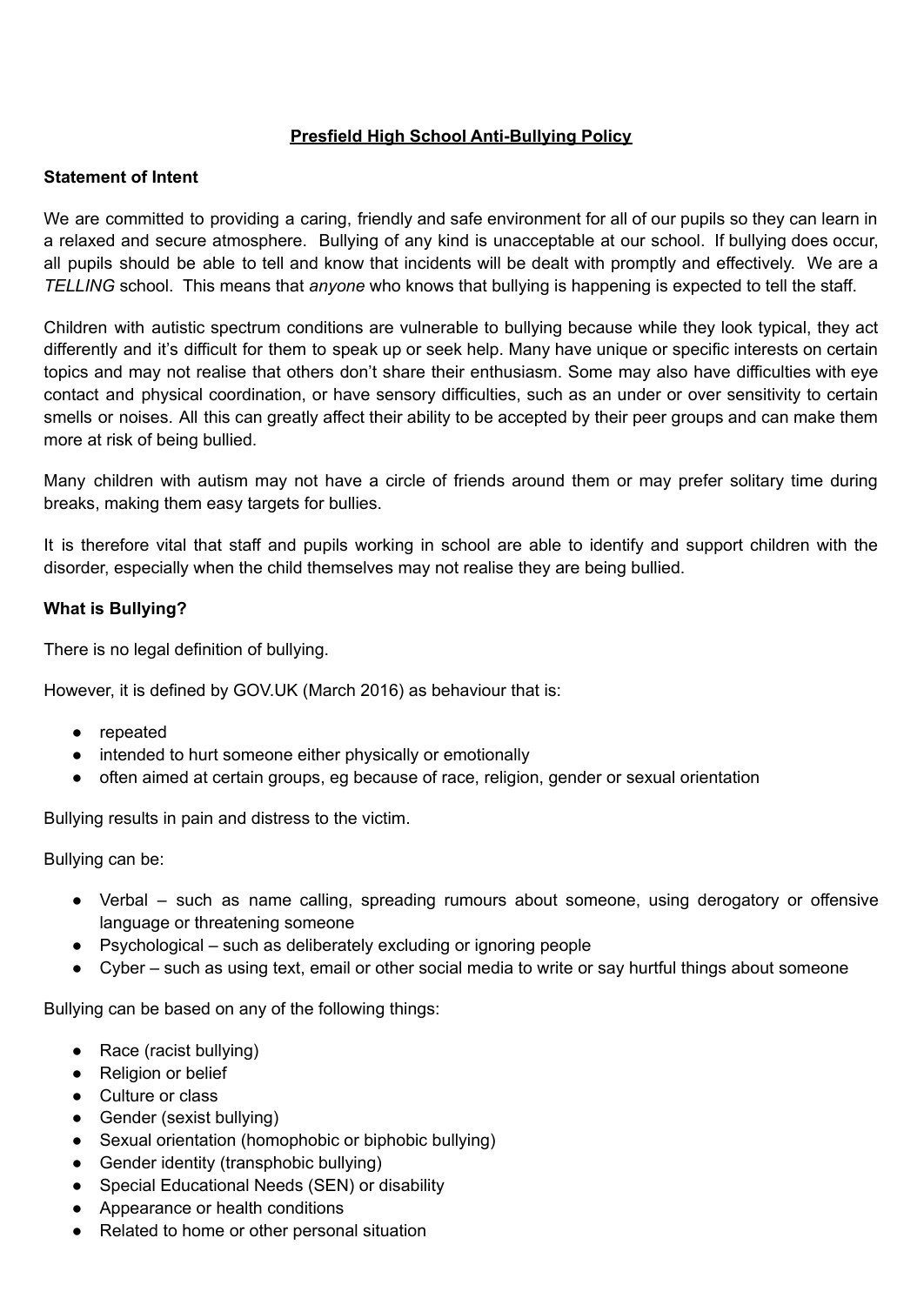• Related to another vulnerable group of people  $-$  [E.G. young carers]

No form of bullying will be tolerated and all incidents will be taken seriously.

Students at Presfield fall into two categories where either they understand how to behave appropriately but choose not to, or demonstrate behaviours that may be socially inappropriate and could be seen as bullying.

We recognise that a lack of social understanding associated with their diagnosis can lead students to fail to properly understand 'socially appropriate' behaviour or properly interpret other people's intentions. This means that our students can get it wrong and act in a way that could be perceived as bullying. Students with ASC may not understand that their behaviour is inappropriate and from their viewpoint may be reasonable. Their lack of empathy and theory of mind may mean that explicit teaching about the feelings and reactions of others is required in order for them to understand and modify their own behaviour.

To support our students understanding between poor social interaction choices and bullying we have adopted the mnemonic **STOP** (Several Times On Purpose) to define actions which constitute bullying.

At Presfield High School we believe that the pupil is paramount in all respects. Approaches to behaviour are entirely dependent on the prevailing ethos of the school and it is therefore critical that the pupil is placed at the centre of all considerations related to behaviour. Because of this, we believe that behaviour support represents an ethically compatible approach to addressing student behaviour within the context of our school.

Our practice in supporting pupil behaviour is governed by the maxim

#### *'Positive approaches to promote positive behaviour'*

#### **Why is it important to respond to Bullying?**

Bullying hurts. No one deserves to be a victim of bullying. Everybody has the right to be treated with respect. Pupils who are bullying need to learn different ways of behaving. Bullying behaviour may result in an SEN environment, as a result of difficulties in social communication, theory of mind or empathy. Whilst all bullying will be dealt with and considered important we will also work to develop all pupils' skills in these areas.

# **Objectives of this Policy**

All governors, teaching and non-teaching staff, pupils and parents should have an understanding of what bullying is.

- All governors and teaching and non-teaching staff should know what the school policy is on bullying, and follow it when bullying is reported.
- All pupils and parents should know what the school policy is on bullying, and what they should do if bullying arises.
- As a school we take bullying seriously. Pupils and parents should be assured that they will be supported when bullying is reported.
- Bullying will not be tolerated.

# **Signs and Symptoms**

A child may indicate by signs or behaviour that he or she is being bullied. Adults should be aware of these possible signs and that they should investigate if a child:

- Is frightened of walking to or from school.
- Doesn't want to go on the school / public bus
- Begs to be driven to school.
- Changes their usual routine.
- Is unwilling to go to school (school phobic)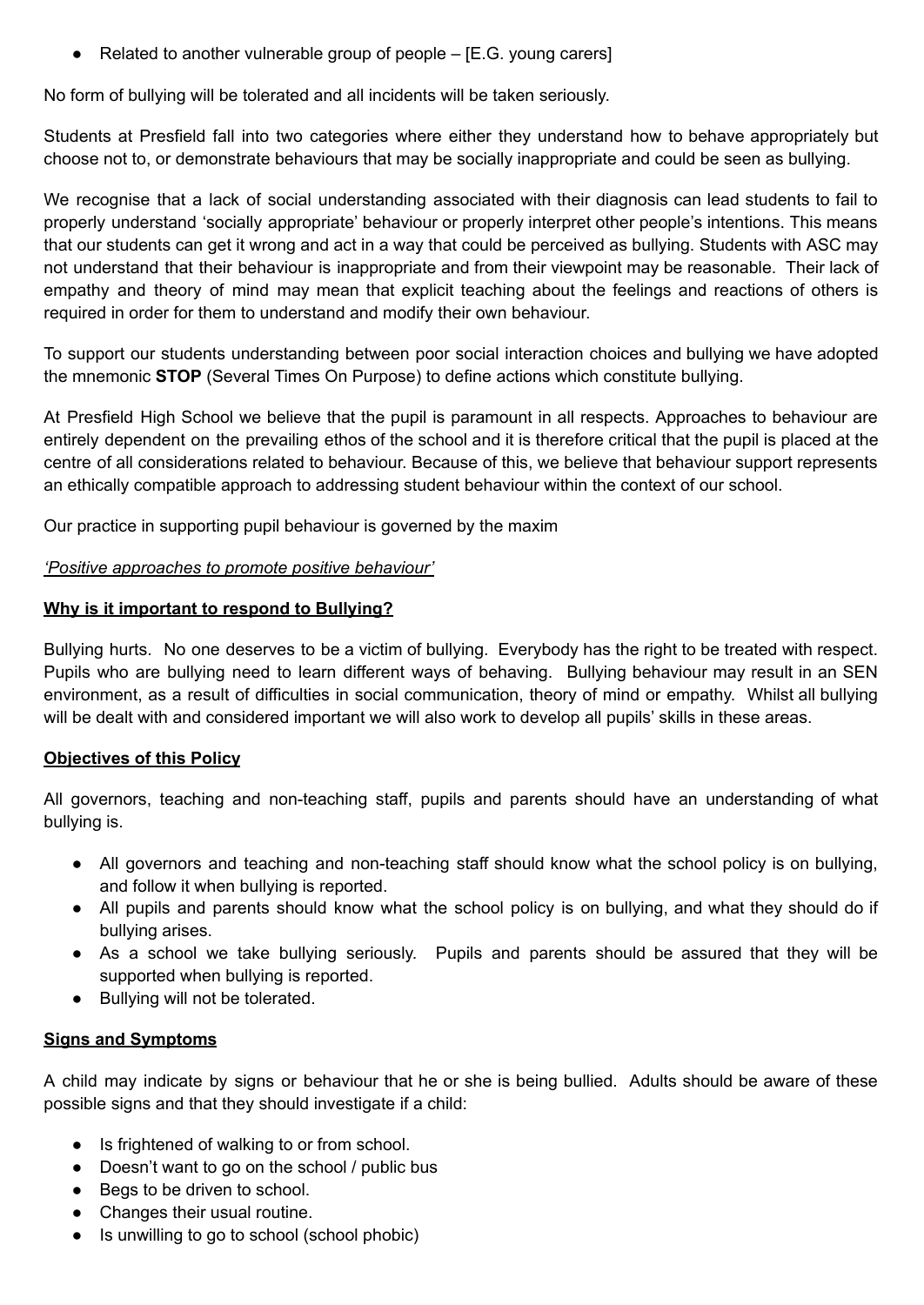- Begins to truant.
- Becomes withdrawn, anxious, or lacking in confidence.
- Starts stammering.
- Attempts or threatens suicide or runs away.
- Cries themselves to sleep at night or has nightmares.
- Feels ill in the morning.
- Begins to do poorly in school work.
- Comes home with clothes torn or books damaged.
- Has possessions which are damaged or "go missing".
- Asks for money or starts stealing money (to pay bully).
- Has dinner or other monies continually "lost".
- Has unexplained cuts or bruises.
- Comes home starving (money / lunch has been stolen).
- Becomes aggressive, disruptive or unreasonable.
- Is bullying other children or siblings.
- Stops eating.
- Is frightened to say what's wrong.
- Gives improbable excuses for any of the above.
- Is afraid to use the internet or mobile phone.
- Is nervous and jumpy when a cyber message is received.

The signs and behaviours could indicate other problems, but bullying should be considered a possibility and should be investigated.

#### **Bullying outside of school**

Bullying is unacceptable and will not be tolerated, whether it takes place inside or outside of school. Bullying can take place on the way to and from school, before or after school hours, at the weekends or during the holidays, or in the wider community. The nature of cyber bullying in particular means that it can impact on students' well-being beyond the school day. Staff, parents and carers, and students must be vigilant to bullying outside of school and report and respond according to their responsibilities as outlined in this policy.

#### **Derogatory language**

Derogatory or offensive language is not acceptable and will not be tolerated. This type of language can take any of the forms of bullying listed in our definition of bullying. It will be challenged by staff and recorded and monitored on Arbor and follow up actions and sanctions, if appropriate, will be taken for students and staff found using any such language. Staff are also encouraged to record the casual use of derogatory language on Arbor should restoration work not prevent further use of such throughout the school day.

#### **Prejudice-based incidents**

A prejudice-based incident is a one-off incident of unkind or hurtful behaviour that is motivated by a prejudice or negative attitudes, beliefs or views towards a protected characteristic or minority group. It can be targeted towards an individual or group of people and have a significant impact on those targeted. All prejudice-based incidents are taken seriously and recorded and monitored in school, with the Assistant Headteacher reporting incidents to the governing body. This not only ensures that all incidents are dealt with accordingly, but also helps to prevent bullying as it enables targeted anti-bullying interventions.

#### **Procedures**

- 1. Report bullying incidents to staff.
- 2. In cases of all bullying, the incidents will be recorded by staff on Arbor.
- 3. In serious cases parents should be informed and will be asked to come into a meeting to discuss the problem.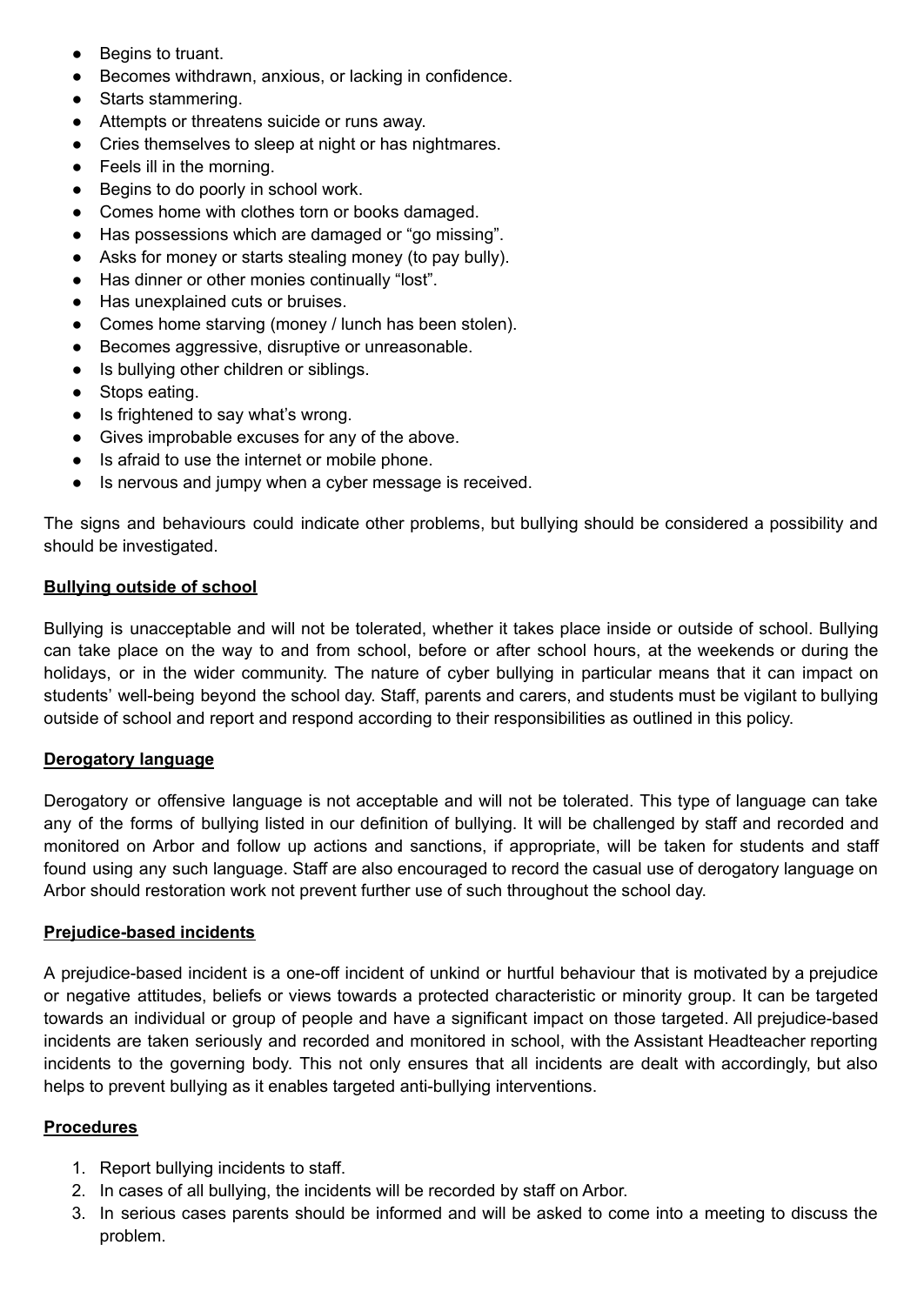- 4. If necessary and appropriate, police will be consulted.
- 5. The bullying behaviour or threats of bullying must be investigated and the bullying stopped quickly.
- 6. An attempt will be made to help the bully (bullies) change their behaviour.

# **Outcomes**

- 1. The bully (bullies) may be asked to genuinely apologise. Other consequences may take place.
- 2. In serious cases, suspension or even exclusion will be considered.
- 3. If possible, the pupils will be reconciled.
- 4. After the incident / incidents have been investigated and dealt with, each case will be monitored to ensure repeated bullying does not take place.

# **Prevention**

We will use methods for helping children to prevent bullying. As and when appropriate, these may include:

- · Writing a set of school rules.
- · Signing a behaviour contract.
- · writing stories or poems or drawing pictures about bullying
- · Reading stories about bullying or having them read to a class or assembly making up role-plays.
- · Having discussions about bullying and why it matters.
- · SEAL
- · Social skills summaries.

# **HELP ORGANISATIONS:**

| Childline                           | 0800 1111                                |
|-------------------------------------|------------------------------------------|
| Advisory Centre for Education (ACE) | 0808 800 5793                            |
| <b>Children's Legal Centre</b>      | 0845 345 4345                            |
| <b>KIDSCAPE Parents Helpline</b>    | 0845 1 205 204                           |
| <b>Parentline Plus</b>              | 0808 800 2222                            |
| <b>Youth Access</b>                 | 020 8772 9900                            |
| <b>Bullying Online</b>              | www.bullying.co.uk                       |
| <b>Bullybusters</b>                 | 0800 169 6928                            |
| Anti-bullying alliance              | http://www.anti-bullyingalliance.org.uk/ |
| Pupilline                           | www.pupilline.org.uk                     |
| <b>NSPCC</b>                        | www.nspcc.org.uk                         |
| <b>NDCS</b>                         | www.ndcs.org.uk                          |